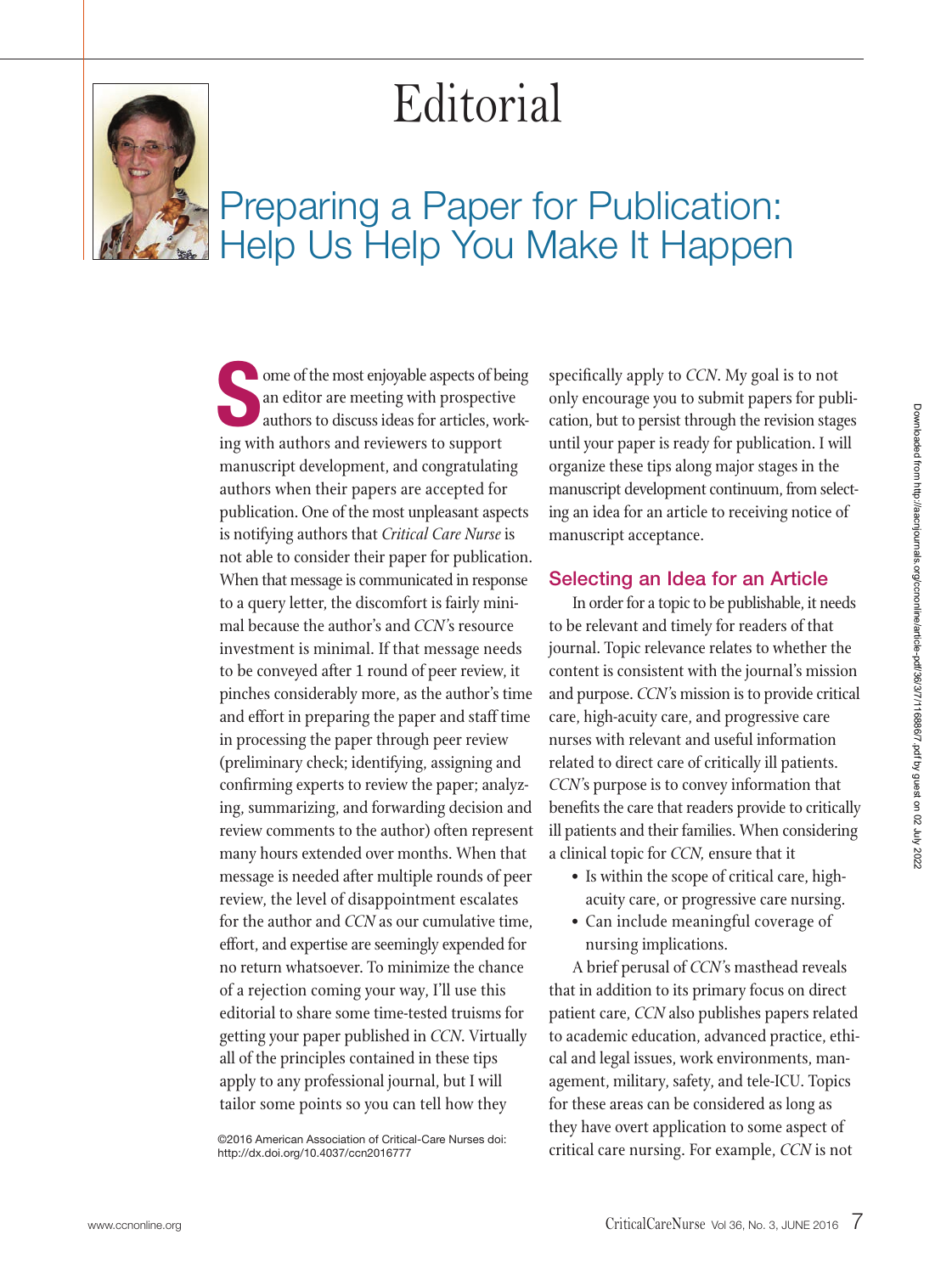a fitting venue for papers on graduate admissions, but is appropriate for faculty critical care practice partnerships that reduce readmission of heart failure patients.

*For* CCN, *any topic without a patient care focus needs direct application to some aspect of critical care nursing.*

Topic timeliness relates to whether the projected publication time horizon (often 9-12 months from acceptance) represents an opportune time to provide that information. In short, how "hot" will that topic be for readers? Whereas some topics (managing patients with Ebola virus) require expedited publication, they quickly descend the priority list after that. Other topics (care of patients with sepsis) become instantly unuseable if based on application of outdated guidelines.

Timing problems are less obvious when the topic is relevant, but has been around long enough to generate an ocean of research and review literature. For those topics to be publishable, its literature needs to be wanting in some aspect, that is, incomplete, obsolete, superficial, or silent on the aspect(s) your paper would cover. Otherwise, there is no justification to publish another paper that simply echoes existing literature (within or outside nursing).

*Viable publication topics for* CCN *fill a need with content that is somehow new or different or unique or at odds with existing literature on that topic within or outside of nursing.*

### **Preparing the Initial Draft**

If critical care nursing is your passion and your topic is publishable, but writing is not your forte, consider one of the following 2 approaches: securing assistance from someone with expertise and experience as a published author who is willing to mentor you through the process or acquiring those skills on your own.

Either approach can generate 4 valuable outcomes: a publishable paper, a foundational set of skills that can be refined over your career, minimizing struggles that some authors experience with publication, and developing realistic expectations regarding your capabilities as an author, working with journals, and gaining from reviewers' insights. For most *CCN* authors, the ideal mentor would be a prolifically published colleague, who understands your writing language, medical terminology, the critical care environment, and the critical care nursing perspective. A less optimal approach is assistance from someone skilled in writing. The major downside here is

needing to explain terms and contexts to someone unfamiliar with the field. This type of assistance may be available at local colleges or university writing centers, where access to writing assistance exists for your support.

If you are a self-starter, then learning how to prepare a manuscript for publication represents a prime selfdirected learning opportunity with a high likelihood of success. Excellent resources include the following:

- *Nurse Author & Editor,* a publication providing informative articles on scholarly writing and publishing for nurses, with a website (naepub.com /for-authors) offering access to a compendium of free author resources.
- An informative booklet, *Writing for Publication* (John Wiley & Sons, Inc, 2014), which lightly covers basic considerations such as identifying your purpose and messages to communicate, your audience, writing different types of articles and different types of information, and mention of ethical and copyright issues.
- A directory of nursing journals
- Writing Basics (naepub.com/category/writing-basics), with papers on Secrets of Successful Writers, Writing Guides, Rules of Writing, Publishing Secrets, Avoid Rejection, Revising a Manuscript, and more.
- The free online course, Writing for Professional Journals, developed by Patricia Gonce Morton, PhD, RN, FAAN (https://utah.instructure.com /courses/306223) to assist nurses in learning the steps of the publishing process. The course comprises 12 modules (including Getting Started, Focusing a Topic, Preparing Outlines & Choosing a Format, Writing the First Draft, Responding to Feedback) and additional resources.

#### **Finalizing the Manuscript**

Once the content, format, and presentation are developed, a number of final checks need to be made to ensure consistency with the journal's requirements and to avoid unnecessary revisions. Every professional journal has its own author guidelines, which specify how papers need to be prepared, structured, referenced, and submitted. All authors need to follow these instructions at the outset of writing. *CCN'*s Author Guidelines (ccn .aacnjournals.org/site/misc/ifora.xhtml) include specifications that facilitate processing of incoming manuscripts; not adhering to them precipitates delays and extra work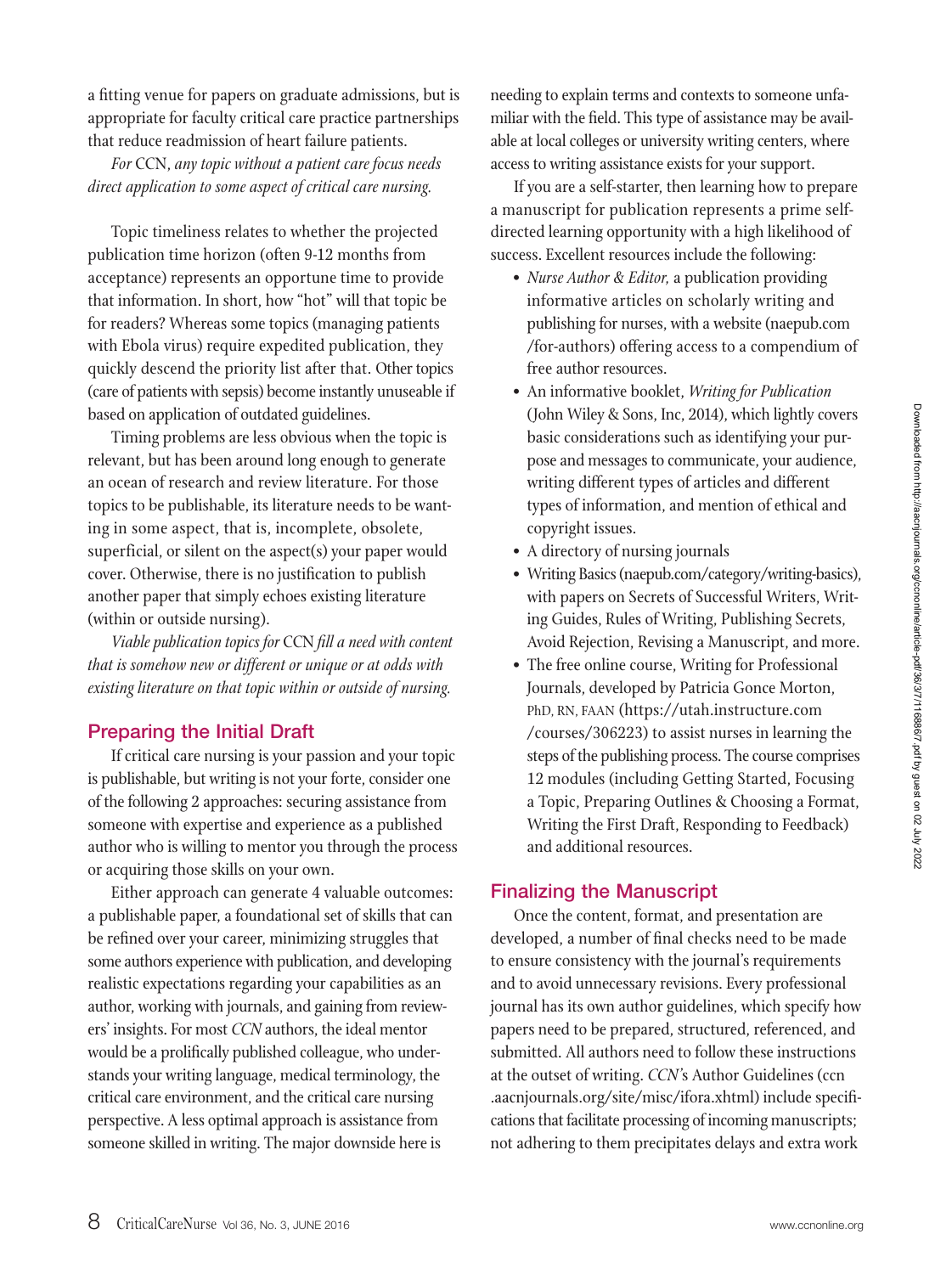for staff and authors. Using *CCN'*s checklist will help ensure all requirements are met.

As mundane as final proofing may sound, there is nothing more off-putting to editors and reviewers than struggling to read a paper riddled with spelling gaffes, uncorrected typos, subject-verb disagreements, punctuation errors, incomplete or incoherent sentences, and other glaring writing flaws. These reflect poorly on authors and color reviewers' impressions of your work.

Another suggestion is to obtain preliminary feedback on the paper by asking several colleagues to critique one primary aspect. For example, for a manuscript on medications for managing heart failure, ask a pharmacologist to review for currency and accuracy of pharmaceutical information, ask colleagues in different geographic locations to verify whether patient management practices differ from yours, and ask another to examine for clarity and organization. Your goal is to resolve weaknesses before the journal's peer review process so the latter can refine the paper, rather than salvage it from rejection.

• Complete a final check before submission to correct problems with spelling, grammar, punctuation, sentence structure, reference accuracy, and formatting

- Use *CCN'*s checklist for authors to prepare for submission
- Secure preliminary reviews to resolve problems with accuracy, currency, clarity, and organization before submission.
- When an author's native language is not English, a language editing service may help prepare the paper—see *CCN'*s Author Guidelines.

#### **Submitting the Manuscript**

Authors who have followed the preceding guidance typically find the manuscript submission process easy to complete. *CCN'*s Author Guidelines provide links to a tutorial that illustrates the submission procedure and to the online manuscript management portal at Editorial Manager (www.editorialmanager.com/ccn) and describe how to obtain any additional help needed.

*Submit the manuscript according to directions at the journal's website and/or manuscript management system.*

## **Responding to Reviewer Critiques in Revising the Manuscript**

The peer review process exists to afford some level of quality assurance before material being published. With